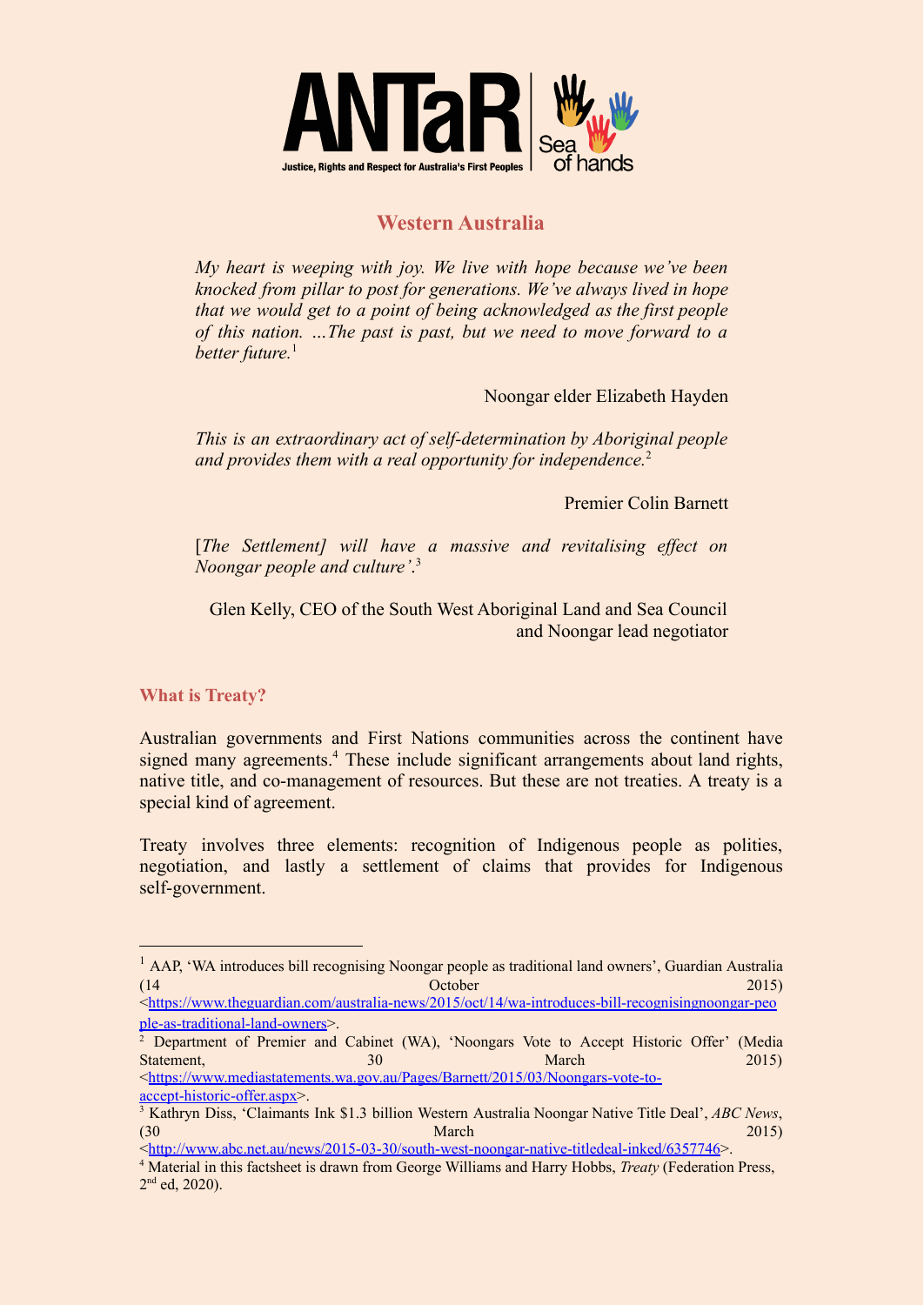The conditions are important. A treaty is an instrument that is designed to improve the lives of First Nations communities and aims to secure the foundations for a just relationship between Indigenous peoples and the State.

Some people think a treaty must be signed between two or more independent countries. Tony Abbott and John Howard oppose treaties between Aboriginal people and Australia on this basis. They say that a country does not make a treaty with itself.

It is true that at international law a treaty is between two independent countries. But there is no need to be limited to international law when thinking about negotiated agreements between Indigenous peoples and governments in Australia. If we step back, we can see that a treaty is simply a formal, legally binding instrument reached through a process of respectful negotiation in which both sides settle outstanding claims.

## **What is the history of Treaty in the Western Australia?**

The British negotiated treaties with the Indigenous peoples they met in North America and Aotearoa New Zealand, but they did not do so on this continent. The lack of treaty meant that Australian law disregarded the rights and interests of First Nations peoples. After many years of activism and protest, Australian governments began to rectify some of the problems arising from the absence of any treaty. Beginning in 1966, governments legislated to provide land rights to First Nations peoples. Western Australia was slower than other jurisdictions. By 1991, statutory land rights regimes had been enacted in all states except Western Australia and Tasmania. The *Mabo (No 2)* decision and the introduction of the *Native Title Act 1993* (Cth) provided the first recognition of First Nations land rights in Western Australia.

In the 1990s and early 2000s, the South West Aboriginal Land and Sea Council (SWALSC) oversaw the coming together of six native title claims to encompass the entirety of the Noongar country.<sup>5</sup> This claim area was divided by the Federal Court of Australia into two parts: Part A encompassing Perth and the surrounding non-urban areas; and Part B covering the rest of the claim.

In 2006, Justice Wilcox of the Federal Court examined Part A. Justice Wilcox determined that the Noongar people held native title rights to occupy use and enjoy the lands and waters of the region. The case was celebrated as the first decision recognising native title over a capital city. However, the decision was overturned by the Full Federal Court in 2008.

The Noongar decided not to appeal to the High Court. Instead, in December 2009, the SWALSC and the State Government agreed to pursue a negotiated outcome. In July 2013, the State Government released the terms of its settlement offer concerning the native title rights of the Noongar people. By October 2014, the SWALSC Noongar Nation Negotiation team, and the Western Australian Government reached an agreement in principle on the text of the settlement.

<sup>&</sup>lt;sup>5</sup> This material draws from Harry Hobbs and George Williams, 'The Noongar Settlement: Australia's First Treaty' (2018) 40(1) *Sydney Law Review* 1.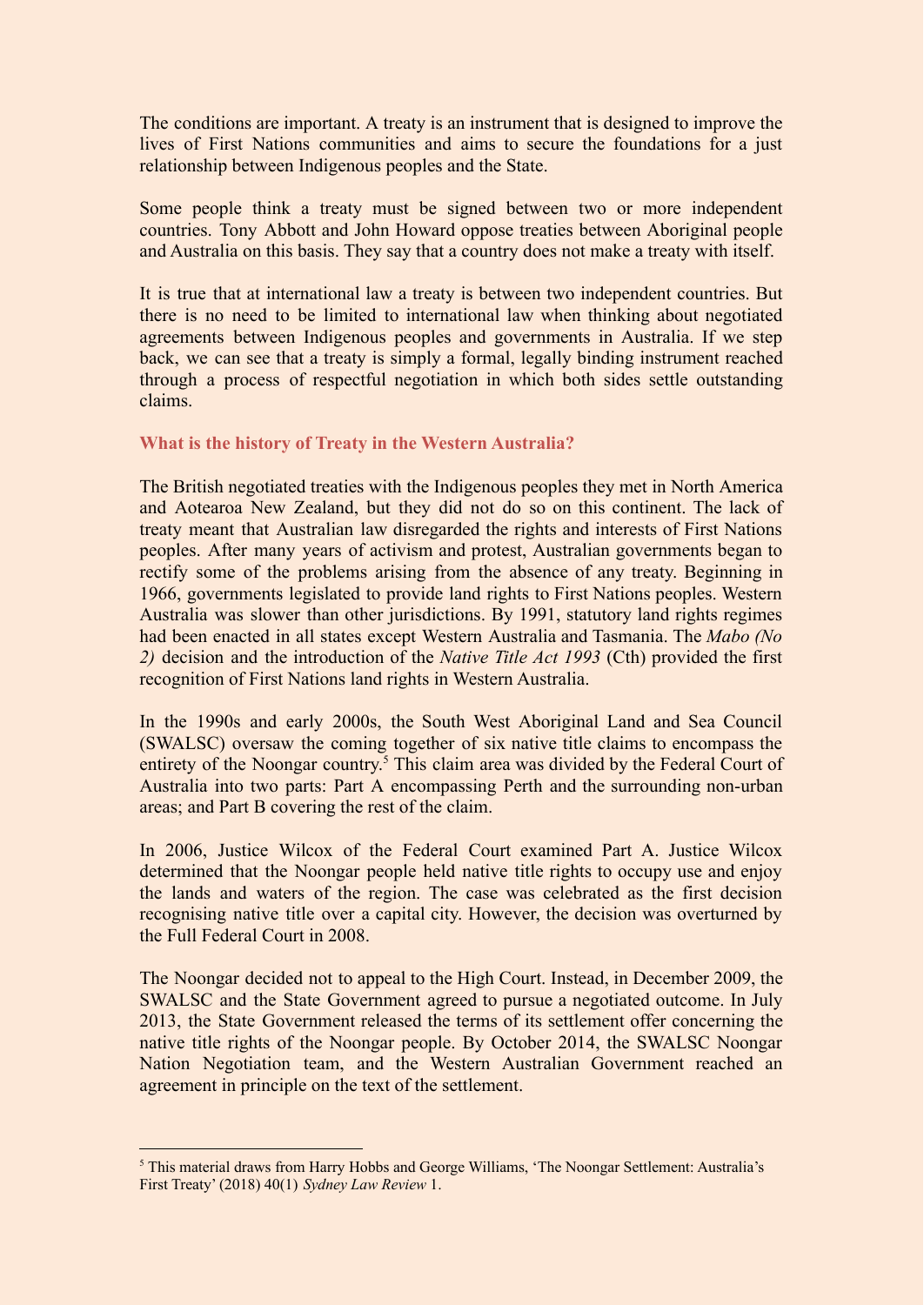Between January and March 2015, a series of authorisation meetings were held to approve the settlement, which took the form of the 6 Indigenous Land Use Agreements (ILUA).

At this time, each individual ILUA was authorised by the native title holders of six areas including that of:

- **Yued People** (Jurien, Moora, Lancelin and Gingin)
- **Gnaala Karla Boodja** (Mundurah, Bunbury and Donnybrook)
- **South West Boojarah** (Busselton, Dunsboroughm Margaret River, Pemberton and Nannup)
- **Wagyl Kaip and Southern Noongar** (Katanning, Gnowangerup and Albany)
- **Ballardong People** (York, Northam, Hyden and Kondinin) and
- **Whadjuk People** (Perth Metropolitan area).

As part of the Agreement, in 2016 the Western Australian Parliament enacted the *Noongar (Koorah, Nitja, Boordahwan) (Past, Present, Future) Recognition Act* 2016 (WA). This was the first piece of legislation in Western Australia to include the Noongar language and recognises the Noongar people as the traditional owners of the land and their continued relationship with country.

The six Indigenous Land Use Agreements (ILUAs) comprising the Settlement were conclusively registered on 27 January 2021. The Settlement formally commenced on 25 February 2021.

## **Where are we up to?**

Western Australia has not committed to a treaty process. However, some academics have described the Noongar native title agreement as ['Australia's](http://classic.austlii.edu.au/au/journals/SydLawRw/2018/1.html) First Treaty'. As we have seen, the Agreement involved the Noongar people receiving a \$1.3 billion package relating to land, resources, governance, finance and cultural heritage in exchange for surrendering native title rights and interests.

The Noongar agreement also included the transfer of 320,000 hectares of land to the Noongar nation over five years, and the granting of certain rights to land that was not transferred. Similarly to the Gunaikurnai and Dja Dja Wurrung settlements in Victoria, the Noongar people will be invited to co-manage land and resources in land outside their territory. A key element of the Settlement was enhanced socio-economic opportunities and increased employment.

The Noongar Settlement is the largest and most comprehensive agreement to settle Aboriginal interests in land in Australian history. Other significant native title settlements in Western Australia have followed. In 2019, for example, the Yamatji Nation received a \$442 million package in exchange for settling their native title claims over 48,000 square kilometres of country.